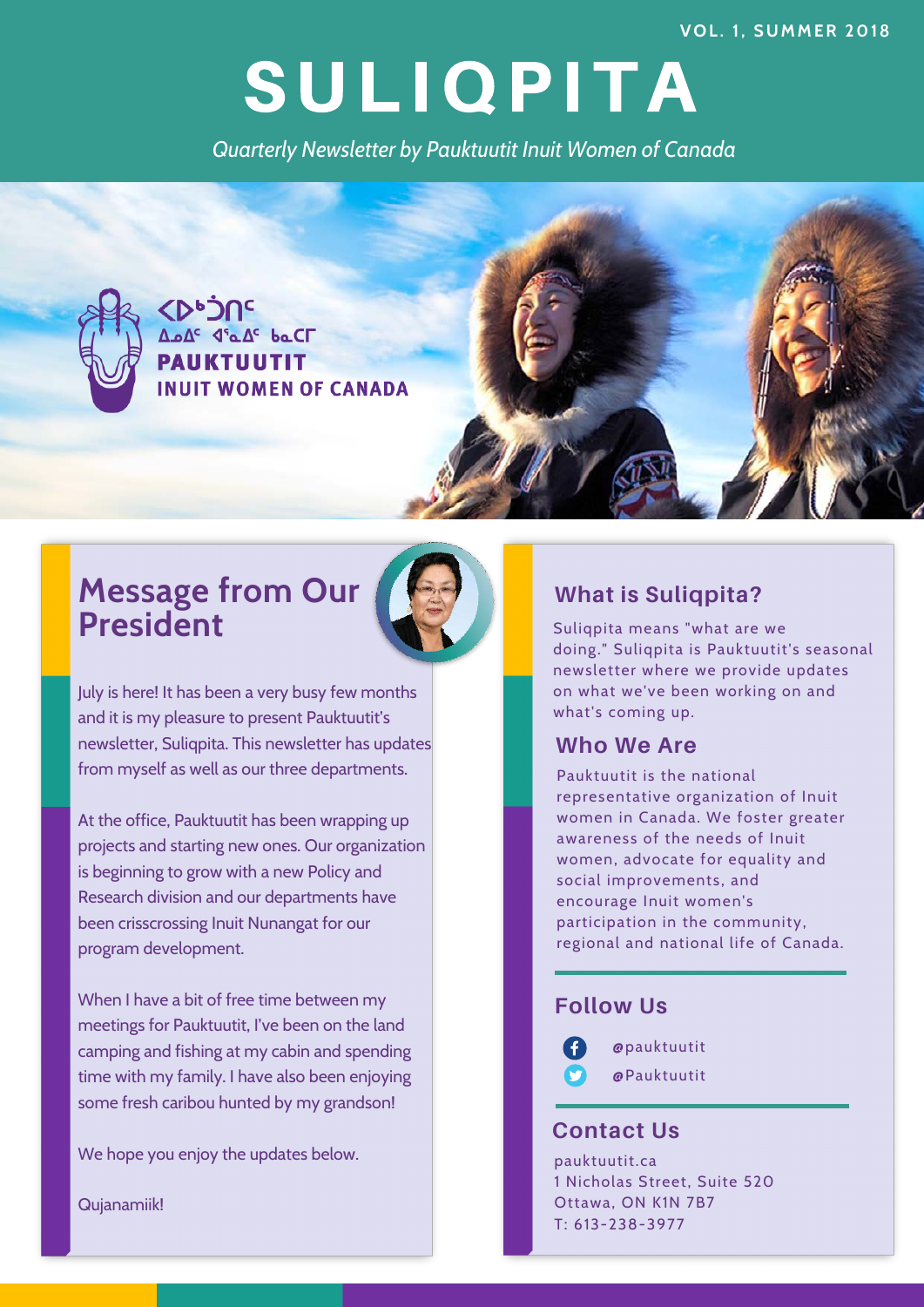# **20 ILIQPITA** VOL. 1, SUMMER 2018

## **Updates from Rebecca**

The past few months have been very busy for myself and Pauktuutit! I have had many meetings with government and stakeholders in Canada and internationally.

Internationally, I travelled to the United Nations in New York as part of Canada's delegation to the Commission on the Status of Women, which included a discussion on the empowerment of Indigenous women. The priority theme of this Session was "challenges and opportunities in achieving gender equality and the empowerment of rural women and girls." In this platform, I represented Inuit women's priorities and views in a preparatory session for the next Canada-US-Mexico Summit in Mexico this coming November. In the absence of Alaskan Inuit, I also expressed a need for their representation.

I was also part of the Canadian Delegation to the UN Permanent Forum on Indigenous Issues. Along with other Indigenous leaders and governments, I participated in a negotiation on the Permanent Forum's priority areas. In closing, the Forum adopted recommendations including collective rights to lands, territories, and resources.

In Canada, I continued my involvement with the UN by meeting in Iqaluit with UN Special Rapporteur on Violence Against Women, Ms. Dubravka Šimonović, and spoke to her about violence against Inuit women, their safety, and the dire need for shelters in every Inuit community. My work continued as I met with Prime Minister Justin Trudeau, Inuit land-claim organizations, and Inuit Tapiriit Kanatami to discuss the Inuit Crown Partnership Agreement. At this meeting I spoke about the need for community-based treatment and addiction centres across Inuit Nunangat. Additionally, I joined Minister of Status of Women, The Honourable Maryam Monsef, along with other Indigenous leaders at the first meeting of the Indigenous Advisory Circle in Ottawa.

In April, our Board of Directors had a meeting in Ottawa. During our meeting, our board Executive and Youth Representative met with Minister of Indigenous Services, The Honourable Jane Philpott, to discuss how we can work together to address critical issues impacting Inuit women and children. Afterwards, our entire Board of Directors attended Question Period in the House of Commons.

Most recently, I spoke as a panelist at the Shelters of the Future conference in Ottawa about the need for Inuit women to have access to safe shelters across Inuit Nunangat. It's been a busy few months!





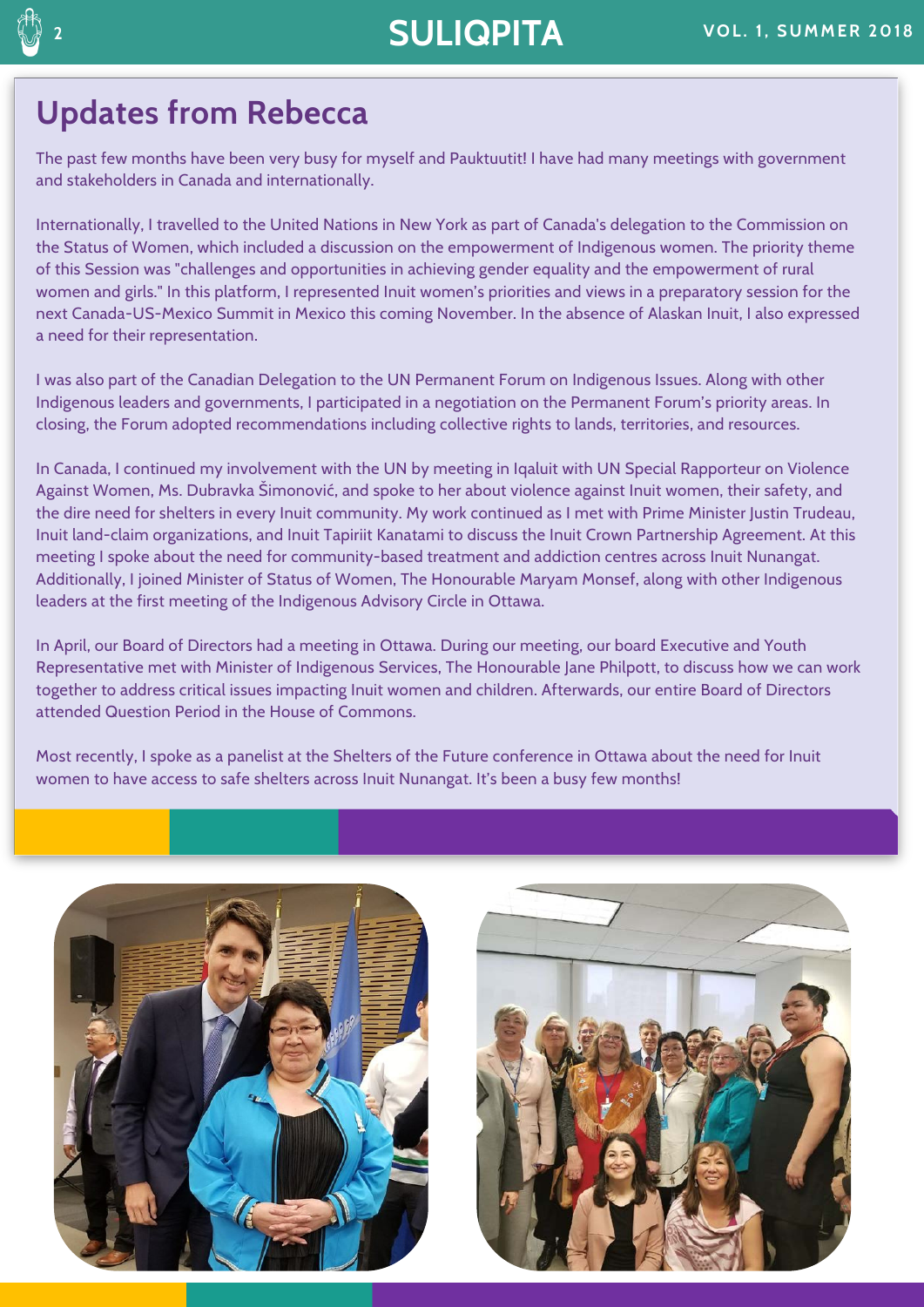# **Health Department Project Updates**

This last quarter our Health department has focused our work on our sexual health and cancer projects.

On sexual health, we've partnered with Dr. Alexandra King at the University of Saskatchewan to scale up and enhance Nunavik's CheckUp Project. The CheckUp Project is a campaign launched by the Nunavik Board of Health and Social Services that uses social marketing and social media to influence the social norms around screening and the normalization of testing for STBBIs.

The National Inuit Sexual Health Network has recently finalized Ikajurniq: An Inuit Cascade of Care Framework for Sexually Transmitted Infections and Blood Borne Infections. "Ikajurniq" means "the act of helping," and we hope that we can continue to help foster Inuit sexual health through this framework. The framework will be disseminated and implemented by health professionals who work with Inuit. Ikajurniq can be found on our website under the Health tab.

Our Naturally Curious Project has also launched! This project aims to increase communication between Inuit adults and youth about healthy sexual behavior. In the final phase of the project we developed and disseminated resources to eight communities across Inuit Nunangat. We also presented this project at the Indigenous Health Conference in Toronto in May. Like our Facebook Page, @NaturallyCuriousProject for more information, photos and memes!



The Inuit Cancer Project Advisory Committee at their face-to-face meeting in Iqaluit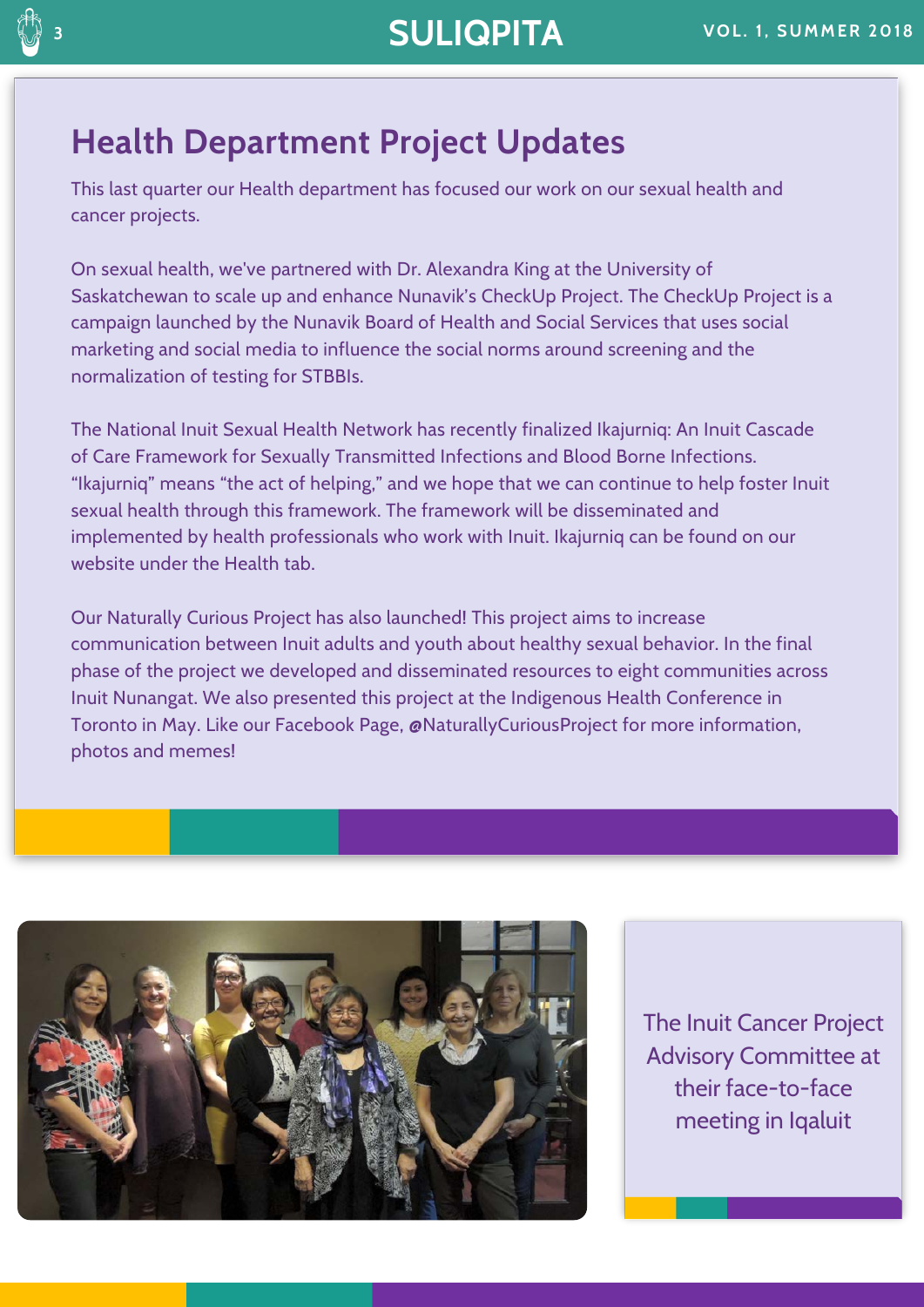#### **Health Department Project Updates**

Our work on cancer continues to grow and so does the development of our resources. In April we had a meeting with the Inuit Cancer Project Advisory Committee in Iqaluit to discuss the future of the project and regional launches of the "My Journey" cancer resources (all available on our website). We then presented this project at the Indigenous Health Conference in Toronto in May. This project is funded by Jaguar Land Rover Canada through our partnership with the Canadian Cancer Society.

We are also beginning to learn more about cervical cancer. We have partnered with Dalhousie University on a Catalyst Grant on cervical cancer and held a workshop in Iqaluit in April. In this meeting we discussed culturally competent/safe cervical cancer prevention, and treatment through the usage of IQ. This project will also look at unresolved sexual abuse and trauma as a potential barrier for Inuit women who are seeking reproductive healthcare.

In other news, we have partnered with the University of Ottawa on a research study to enhance culturally relevant supports for Inuit cancer survivors. Lastly, we are members of the National Inuit Health Survey working group, and as part of this met with Honourable Minister Jane Philpott in April. Additionally, we have met with Paul Maddison, High Commissioner of Canada to Australia and Dr. Tom Wong, Chief Medical Officer of Public Health & Executive Director of the First Nation and Inuit Health Branch (FHINB) to discuss our recent inclusion in the Canada-Australia Indigenous Health Working Group.

#### **On the Horizon**

In July our Health department will be travelling to Amsterdam, Netherlands to attend the AIDS 2018 conference and the International Indigenous Pre-Conference on HIV & AIDS.

In August we will be presenting the My Journey cancer project, the Naturally Curious Project and Ikajurniq at the 17th International Congress on Circumpolar Health in Copenhagen, Denmark. We will then be presenting the "My Journey" cancer project again at the Canadian Association of Nurses in Oncology conference in October in Charlottetown, PEI.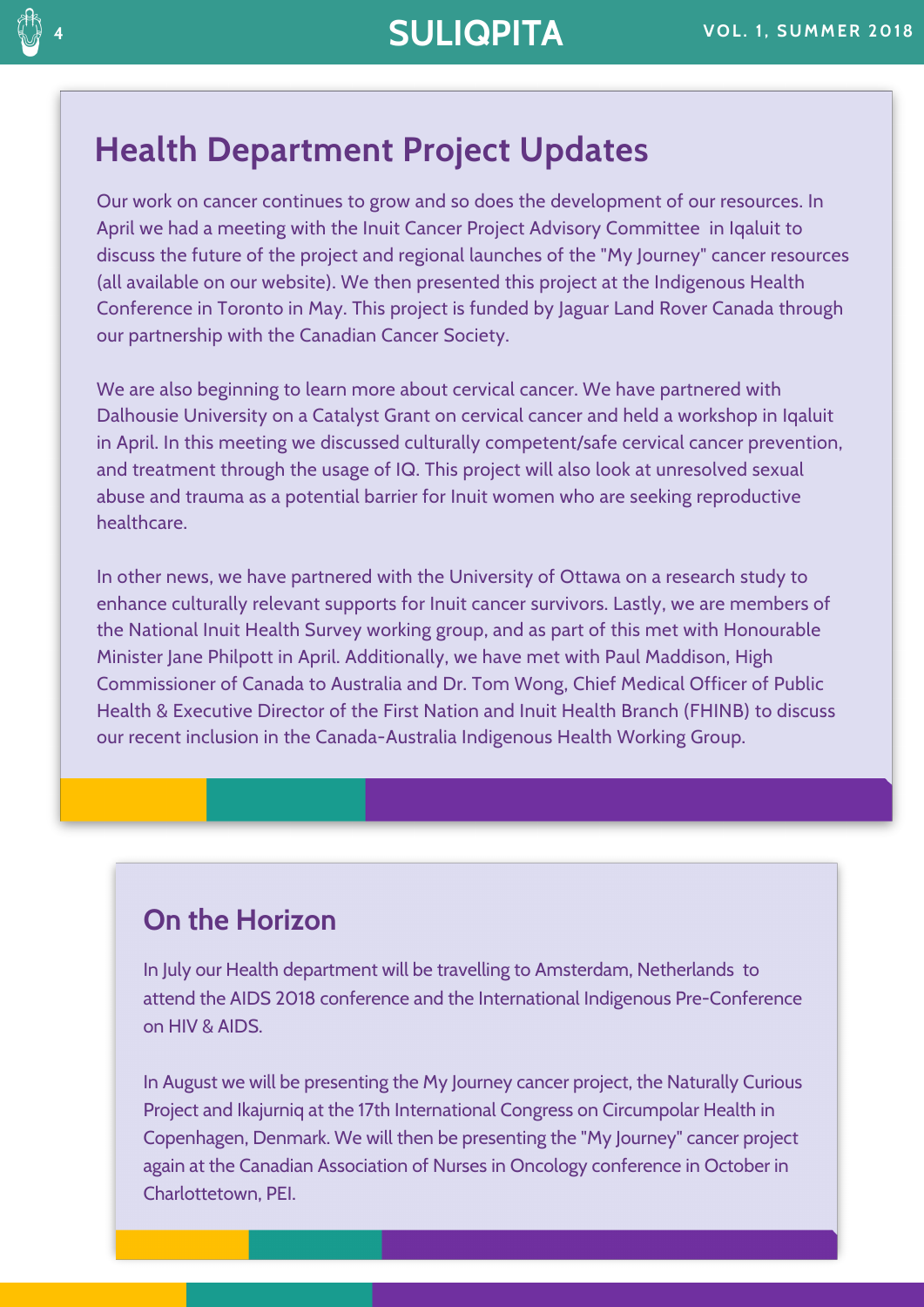## **SULIQPITA VOL. 1, SUMMER 2018**



Thank you to all of the men who joined our Abuse Prevention Department in Pond Inlet for a two-day discussion as part of Pilimmaksarniq: Engaging Men and Boys in Ending Violence Against Women and Girls!

# **Abuse Prevention Department Project Updates**

As part of our Believe-Ask-Connect project, our Abuse Prevention Department travelled to Iqaluit to film public service announcements (PSAs). The videos, available in both English and Inuktitut, raised awareness of the harmful effects of children witnessing domestic violence. One PSA is currently being shown on television on the CBC North and Aboriginal Peoples Television Network (APTN).

We have also been working on our Pilimmaksarniq: Engaging Men and Boys in Reducing Violence Against Women and Girls project. We have been engaging with women and men across Inuit Nunangat to listen to community members and work with them in train-thetrainer sessions. In May, we also launched an online community of practice (CoP) in which stakeholders, partners and other related professionals can communicate and offer collaboration and peer support around the aims of Pilimmaksarniq.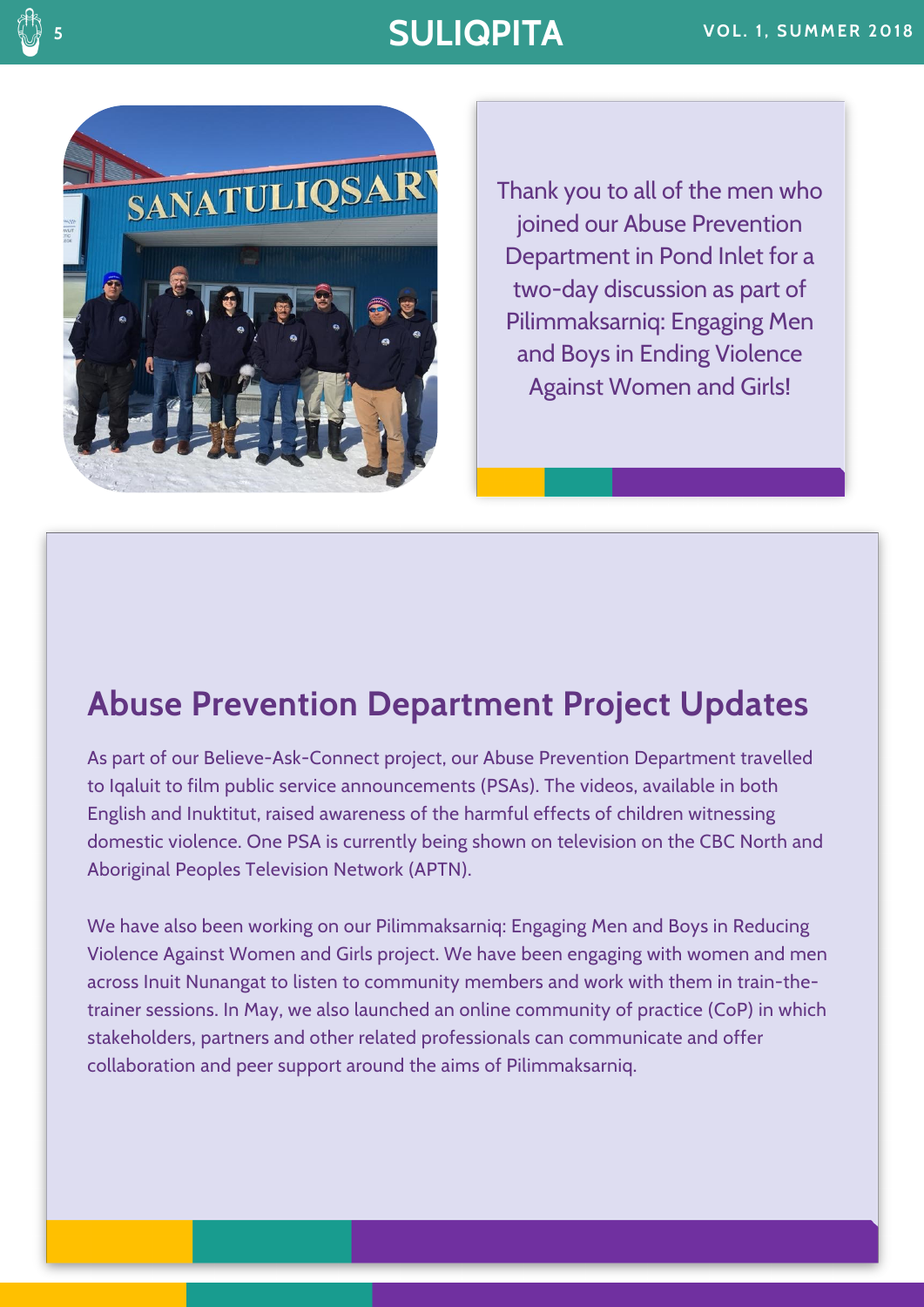

Our research on shelters has taken us all over Inuit Nunangat. Here is a beautiful photo from the bay of Iqaluit!

#### **Abuse Prevention Department Project Updates**

We are also in the process of completing a study on gendered violence and shelter needs across Inuit Nunangat. This research examines current factors affecting violence against Inuit women, identifies reasons for accessing shelters, and is mapping the related financial costs of violence against women (e.g. flying women out of the communities if there is no safe shelter). This study will demonstrate how historical, socio-political, economic and cultural realities, along with conditions of daily life create unique barriers to addressing gendered violence. It will also offer recommendations rooted in current Inuit-specific violence prevention, healing and community engagement initiatives.

As part of this project we have held several women's focus groups across Inuit Nunangat open to all Inuit women. As well, we've conducted face-to-face and telephone interviews with relevant service providers and shelters in Ottawa, Montreal, Kuujjuaq and Iqaluit. These interviews have been with people who have lived experience or are subject matter experts. We are now planning to continue this work by travelling to additional communities in Nunavut.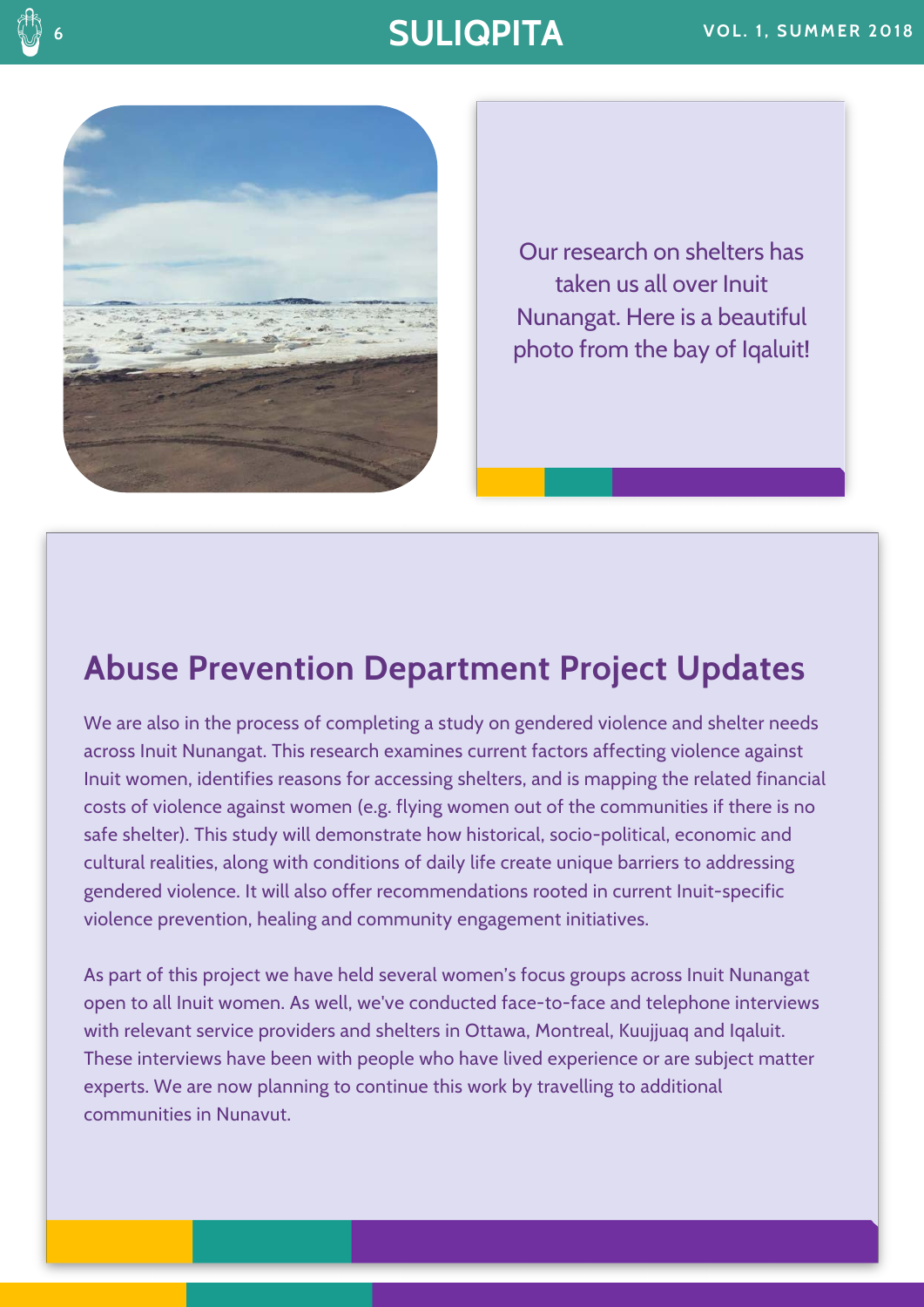## **Social and Economic Development Department Project Updates**

In the last quarter, much of the work of the Socio-Economic Development Department has been focused on the Inuit Women in Business Network (IWBN). We travelled to several communities across Inuit Nunangat to introduce and launch the IWBN. In March, we travelled to Nain, Nunatsiavut to introduce the network to established and aspiring Inuit businesswomen in the community. In May, we then went to Tasiujaq, Nunavik to deliver a business development training workshop in partnership with the Kativik Regional Government (KRG) for Inuit businesswomen in the Ungava region.

We are also in the process of finalizing new resources for the IWBN, which focus on online selling and marketing. Written and video tutorials on the use of Facebook and Etsy will be available shortly on the IWBN webpage to walk Inuit businesswomen through the process of setting up pages and selling their goods online. We are also finalizing a promotional video on the IWBN, available resources, along with interviews from Inuit businesswomen in urban areas. We have testimonial videos of current IWBN members on our website too! Check out our website for a full list of resources and more information: www.iwbn.ca.



Here's a photo from our business development training workshop for Inuit businesswomen in Tasiujaq, Nunavik. Thank you to everyone who attended!